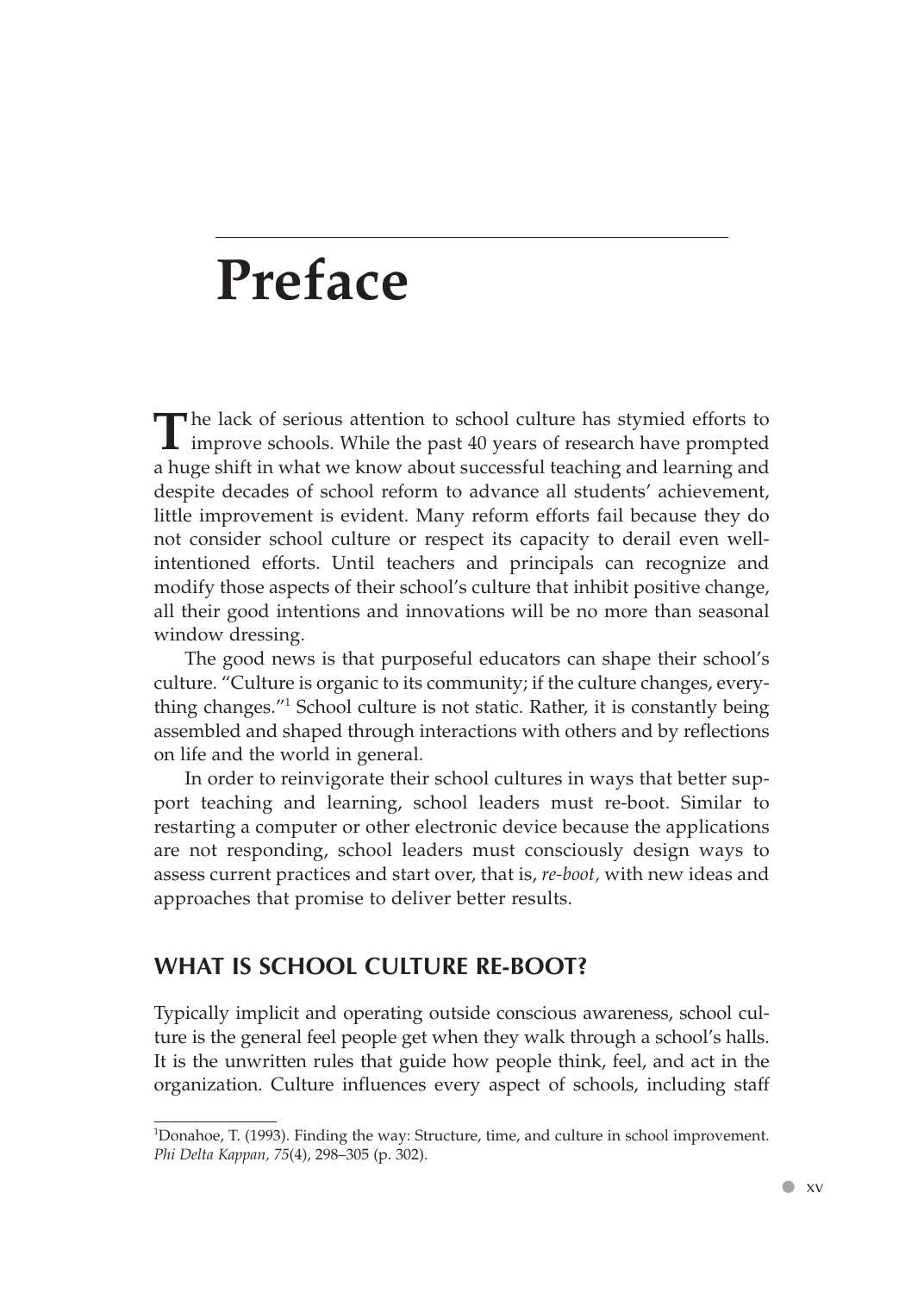# xvi ● Culture Re-Boot

wardrobe, what staff discuss in the teachers' lounge, how teachers decorate their classrooms, their emphasis on certain curricular topics, their willingness to change, and their confidence in their collective abilities to achieve their goals. School culture determines how principals and teachers relate to each other and how educators relate to students and their parents. Their interactions shape and reinforce the culture in a self-perpetuating cycle. By influencing attitudes and behaviors, school culture influences how well teachers teach and how much students learn. Because all school cultures are highly resistant to change, they may present either barriers or bridges to long-lasting school improvement.

Why *culture re-boot*? To *re-boot* is to restart a computer or other electronic device because the applications are not responding. *Re-boot* has the connotation of starting over.

While school cultures are not computers, they do have unwritten norms and ways of behaving that resemble computer software. Sophisticated software makes the computer operate as we expect, although we do not see the actual lines of code that direct its behavior.

Applied to media dealing with serial fiction, such as comic book or TV series, *re-boot* means to step aside from the previous series and start anew with fresh ideas. In film, *re-boot* means to revamp and reinvigorate an existing franchise.

Just as *re-boot* suggests a restart or reset to improve performance outcomes, to *re-boot schools* means rethinking, redesigning, and enacting new practices in leadership, teaching, ethics, and relationships. It means readjusting the student learning environment, working with parents and community in ways that reshape the school culture, and restarting a cycle of positive dynamics that result in improved student outcomes.

*Re-boot*—with the hyphen—is emphatic. The more uncommonly spelled *re-boot* graphically stresses the deliberate growing together that comes not only from linking the prefix *re*- to the noun *boot* but also from refocusing a school's leadership and staff on challenging and replacing their familiar cultural assumptions and ways of doing business with those more conducive to student achievement and teacher satisfaction.

*Culture Re-Boot: Reinvigorating School Culture to Improve Student Outcomes* is written to help principals and teachers understand their school's culture and enact specific strategies to shape it in ways that promote greater teacher efficacy and student learning. Using a practitionerfriendly and constructivist approach, this book presents best practices in school improvement supported by professional literature while focusing readers on generating personal meaning, shared reflection, and deliberate applications of content to their own work settings. Meant to be read, discussed, and applied individually or in small groups, *Culture Re-Boot* builds what Michael Fullan and Andy Hargreaves call "the professional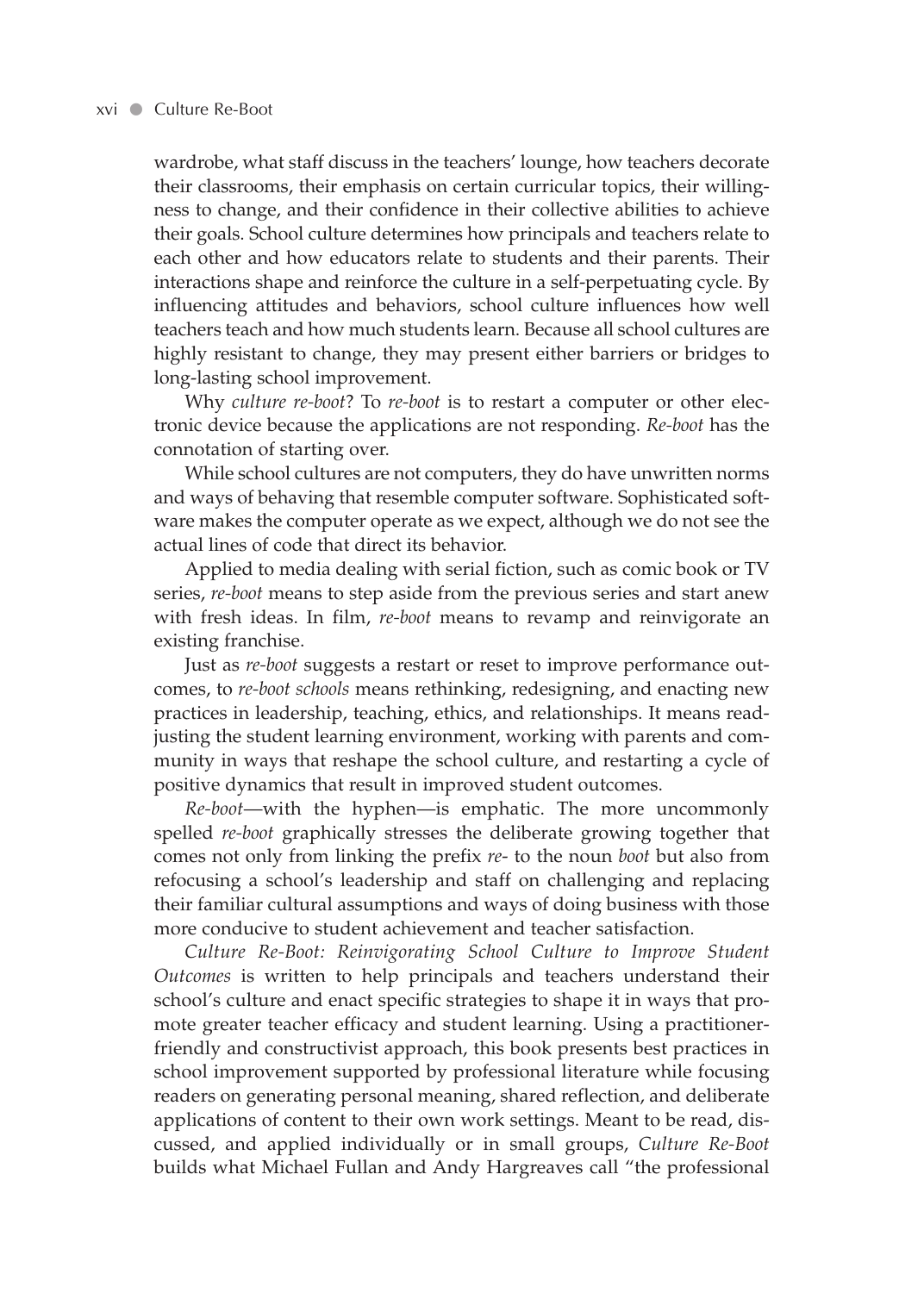capital"2 —human, social, and decisional—to make meaningful and sustainable school improvements.

The authors and intended readers share many common goals that this book can promote:

- • A user-friendly resource that educators will find readable, interesting, practical, relevant, and scholarly
- A way to work smarter, not harder
- Insight into how school culture impacts school norms, expectations, and behaviors
- Helping school leaders drive cultural change
- Knowing how schools can learn and the varied ways school leaders and teachers can shape school culture to enhance student learning and teacher satisfaction
- Developing professional capacity for shared influence and teachers' instructional and leadership growth
- Ways to establish a student-centered learning culture throughout the school and in every classroom
- Strategies for promoting strong parent–community ties to improve teaching and learning
- A practitioner's orientation from authors with 50 years of combined, successful K–12 school improvement leadership
- Best practices for school improvement supported by professional literature
- Ongoing opportunities for readers to make the content relevant and personally meaningful as they generate shared beliefs with colleagues to improve teaching and learning in their schools
- Many occasions to apply theory to practice, generating deeper understanding, and developing plans for shaping school culture for sustainable school improvement

# **FEATURES OF** *CULTURE RE-BOOT: REINVIGORATING SCHOOL CULTURE TO IMPROVE STUDENT OUTCOMES*

This book offers special features to help principals and teachers learn and apply the content of each chapter.

• *Anchored in reality.* Each chapter's content and activities are written in keep-it-real language, a practical tone, and a pragmatic grounding of theory, leading to doable practice, by two former K–12 school improvement leaders.

<sup>2</sup> Fullan, M., & Hargreaves, A. (2012). *Professional capital: Transforming teaching in every school.* New York: Teachers College Press.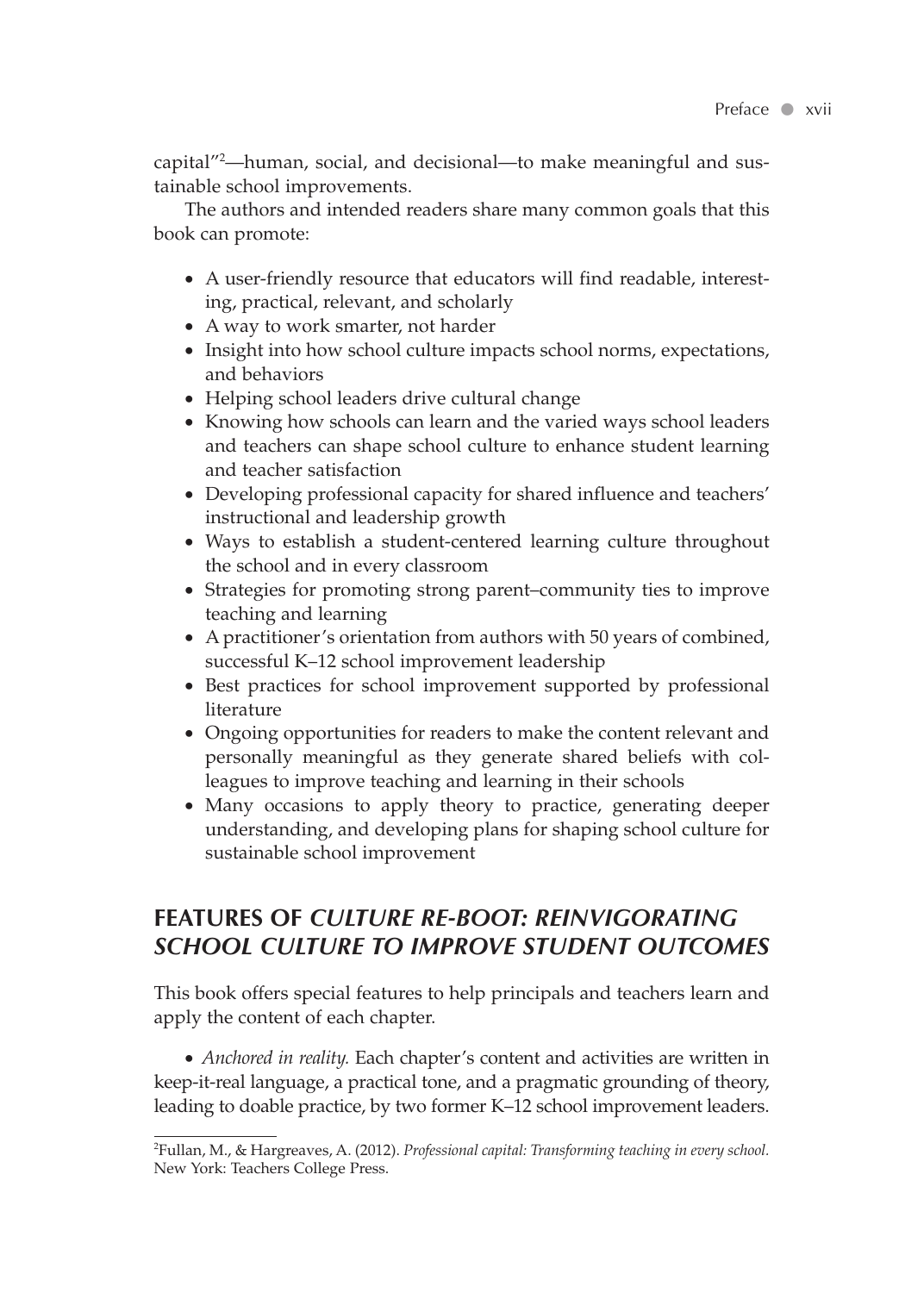• *Focused, readable, practitioner-oriented chapters.* The content emphasizes key aspects of school culture that impact leading, teaching, and learning and incorporates the best scholarship on these topics into clear and useful tools for school leaders.

• *Re-boot activities.* Located immediately following major concepts in each chapter, these reflective and practical exercises help you make relevant connections between the content and your own school, build personal meaning from the ideas just discussed, strengthen collegiality, and begin applying re-boot ideas to your own setting.

• *Questions and surveys.* Use these to identify and assess school culture and plan for improvement.

• *A road map and planning calendar.* The final chapter includes a detailed road map of how to pull all the chapters together to implement culture re-boot into your school with a planning calendar for Years 1 through 5.

• *Optional activities.* The book includes suggestions for additional activities to improve school culture by working with teachers, students, and parents and suggests possible no-cost, highly valid, and reliable resources to use for conducting teacher surveys.

# **WORKING WITHIN A SCHOOL DISTRICT**

Although we focus on re-booting the individual school, we recognize that schools are not orphans. Rather, they are part of a system. Schools are organized into school districts headed by superintendents and school boards. Typically, principals need their superintendent's awareness and prior approval before initiating any substantial changes in their schools. And, successful re-boot leads to substantial changes.

Superintendents who are aware that the school's improvement process will include a re-boot and who buy into this approach can offer the moral, material, and political support essential to helping the re-boot succeed. Onboard superintendents may want to view the re-booting school as a pilot site that offers local leadership and a model for innovative school improvement. Or, they may want to invite all schools at that level (elementary, middle, or high) to participate voluntarily in a common *Culture Re-Boot* training linked with individual school implementation and professional development. In this way, each principal and his or her leadership team would learn and experience the re-boot process together along with their district peers, but they would conduct all the re-boot activities as a school team and lead the professional development activities within their individual schools.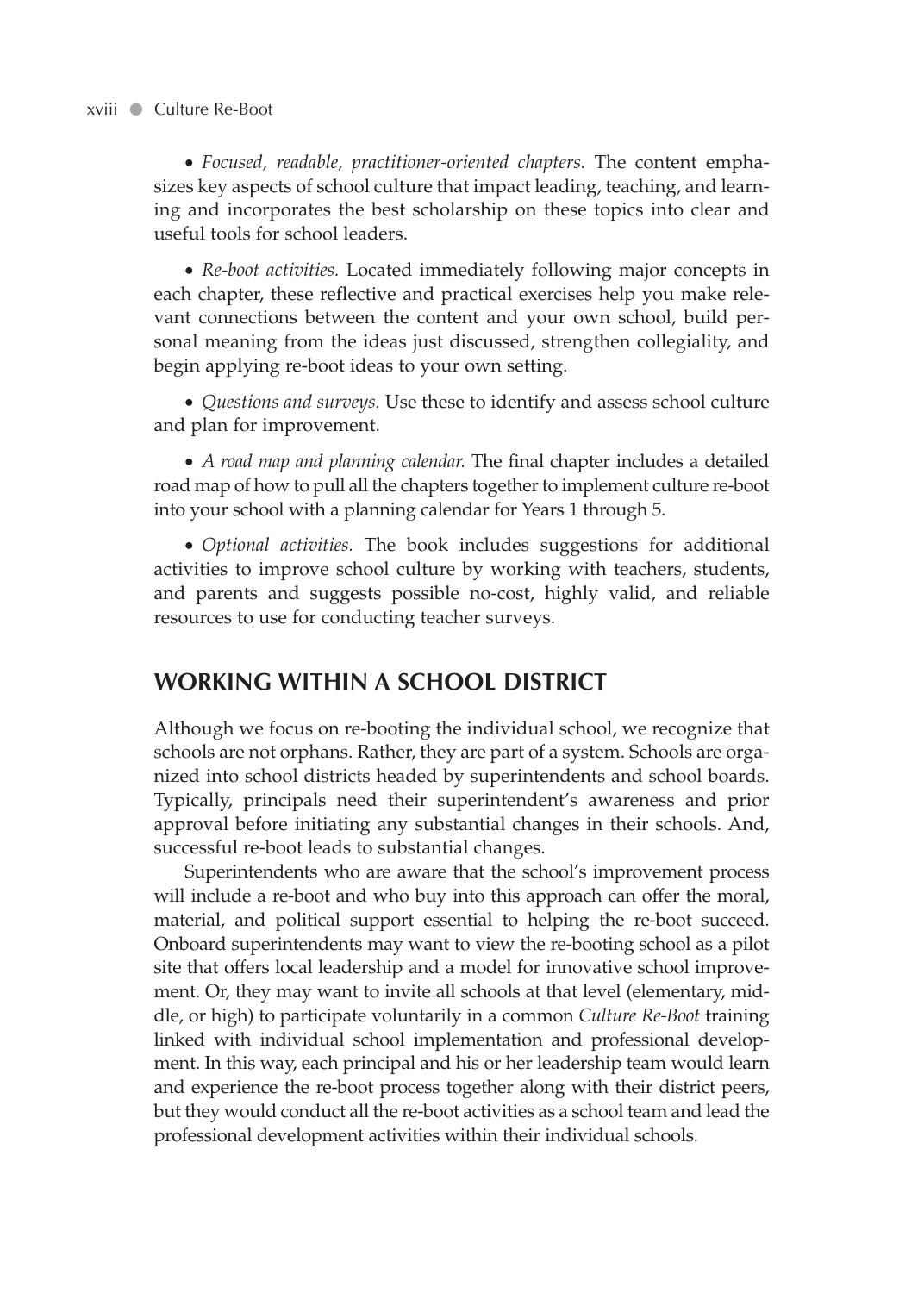In a winning scenario, the superintendent actively supports the culture re-boot process and the changes it brings, and school leaders construct their own support networks among district peer re-boot leaders who can understand their work and help them resolve issues that may arise during re-boot implementation. The result is positive, systemic, and sustainable change that leads to improved student outcomes.

Principals and school leaders who wish to re-boot their schools know best which approach will work in their particular settings. We encourage them to think through the organizational and system implications of re-boot as they begin planning.

## **A WORD ABOUT FACILITATING RE-BOOT ACTIVITIES**

Rather than use case studies, vignettes, or stories to demonstrate our points, we make frequent use of re-boot activities to apply the learning to your own school and students. In this way, we help teachers and principals generate personal meaning, relevance, and critical conversations by investing the concepts into their own work settings. "We, here, and now" creates much more powerful learning than does "Them, there, and then."

Because re-boot activities address educators' own beliefs, assumptions, and practices, they invite cognitive and emotional responses. These may generate strong affect among the leadership team members. Finding personal meaning often prompts an emotional connection; this is a good thing. Such powerful activities, however, require a greater expertise in group facilitation—skill and comfort working with colleagues' thoughts and feelings—than most principals have trained for.

To this end, it might be advisable to invite the school district's staff development expert, the school district's director of counseling and guidance, or the school counselor to lead—or colead—the school's re-boot leadership activities. A skilled facilitator who can help members accurately reflect and express their thoughts and feelings and keep the group working constructively brings several benefits. First, using the principal as a team member rather than as its leader in re-boot activities may reduce teachers' fears about speaking their minds. Likewise, a skilled facilitator engages teachers' thoughts and feelings more directly in effective clarification, problem identification, and problem solving rather than allow partially formed ideas and unclear feelings to remain volatile, unanchored, and open to possibly undermining group progress and collegiality.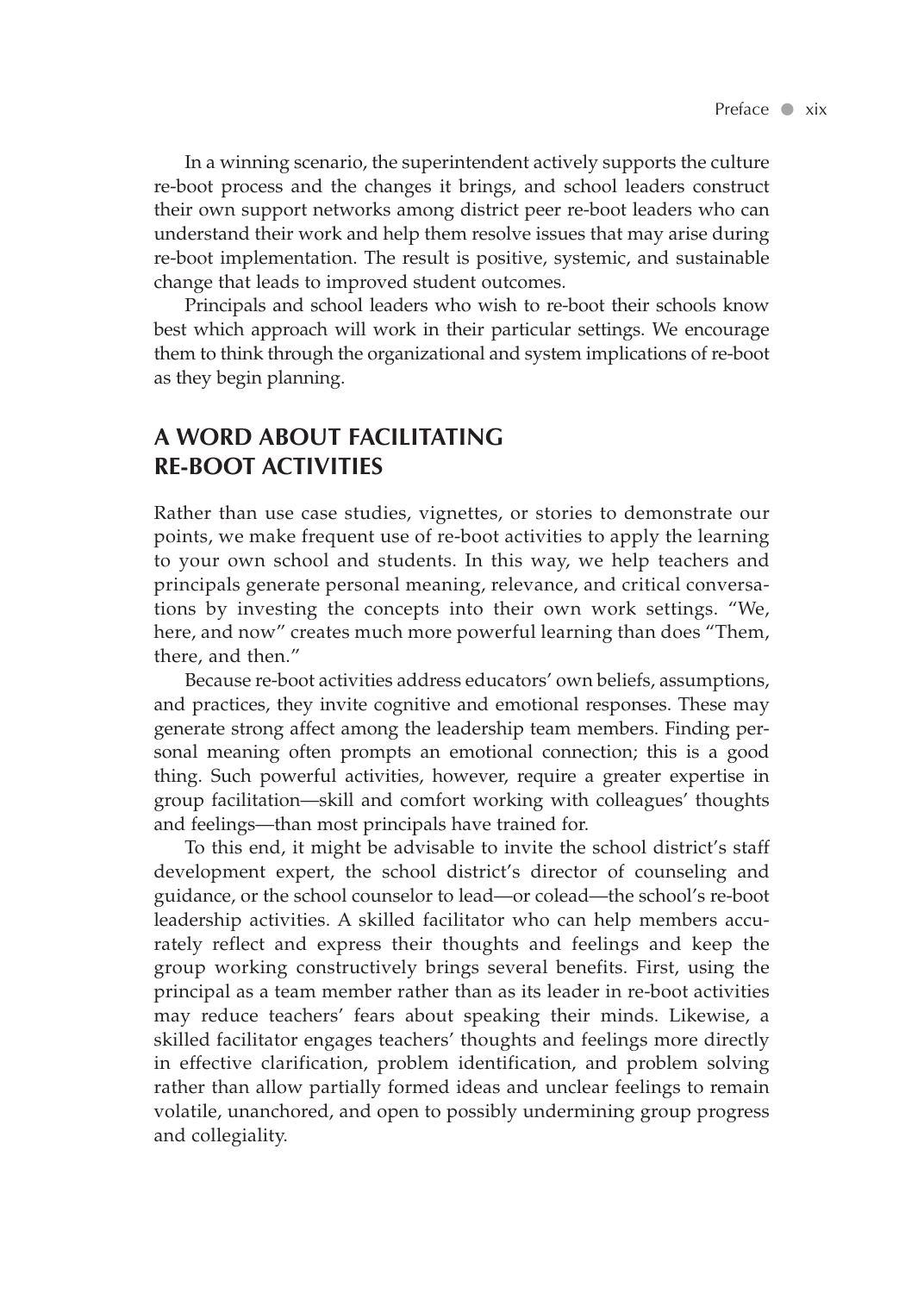### **CHAPTER ORGANIZATION**

The book is organized into the following parts. Each chapter contains a discussion of the chapter's topic and several re-boot activities that principals can use with their leadership teams, teachers, students, and parents to better understand—and begin re-booting—their own school settings.

**Chapter 1: School Culture and Change as Learning** defines *school culture* and *school culture re-boot* and describes how they affect leading, teaching, and learning. We explain how school culture re-boot is able to do what 40 years of externally imposed school reforms could not: allow school leaders to deliberately shape school culture for improved student outcomes. We identify ways that school cultures shape organizations, how school cultures develop, the levels of school culture, the components of positive school cultures, change as organizational learning, and the characteristics of organizations that can learn. The chapter also discusses three mental models (the three-step change model, single- and double-loop learning, and multiple frames model) that boost organizational learning. Re-boot activities help school leaders develop their school's cultural profile and assess themselves as a learning organization, so they can determine what is working well and what needs to be rethought and re-booted. We also cite research supporting the impacts of school culture on improved teaching, learning, and student outcomes.

**Chapter 2: School Leadership as Culture Building** discusses the principal's role in shaping school culture. Main topics include leadership as culture building; how principals can transform their schools; understanding the dynamics, resources, and obstacles for culture re-boot; and how principals can prepare cognitively and emotionally for the re-boot process. We highlight the overlaps between leadership and management, evidence on the principal's role in increasing student achievement, and principal's five key leadership responsibilities that lead to improved student learning. And, we discuss how a principal can establish a schoolwide vision for the success of all students, create a safe environment for learning, and build a school leadership team for the re-boot process in how-to-do-it detail. The chapter also depicts the school culture re-boot concept and process graphically and verbally. Re-boot activities include developing symbols, images, and key words that can support a school vision and creating a school touchstone that links the school's core values to its daily practices and goals.

**Chapter 3: School Culture, Ethical Behavior, and Relational Trust** describes education as an ethical endeavor that depends on relationships. Topics include the importance of relational trust, cooperation, and responsibility in a positive school culture and supporting research linking relational trust and school performance. Principals and teacher leaders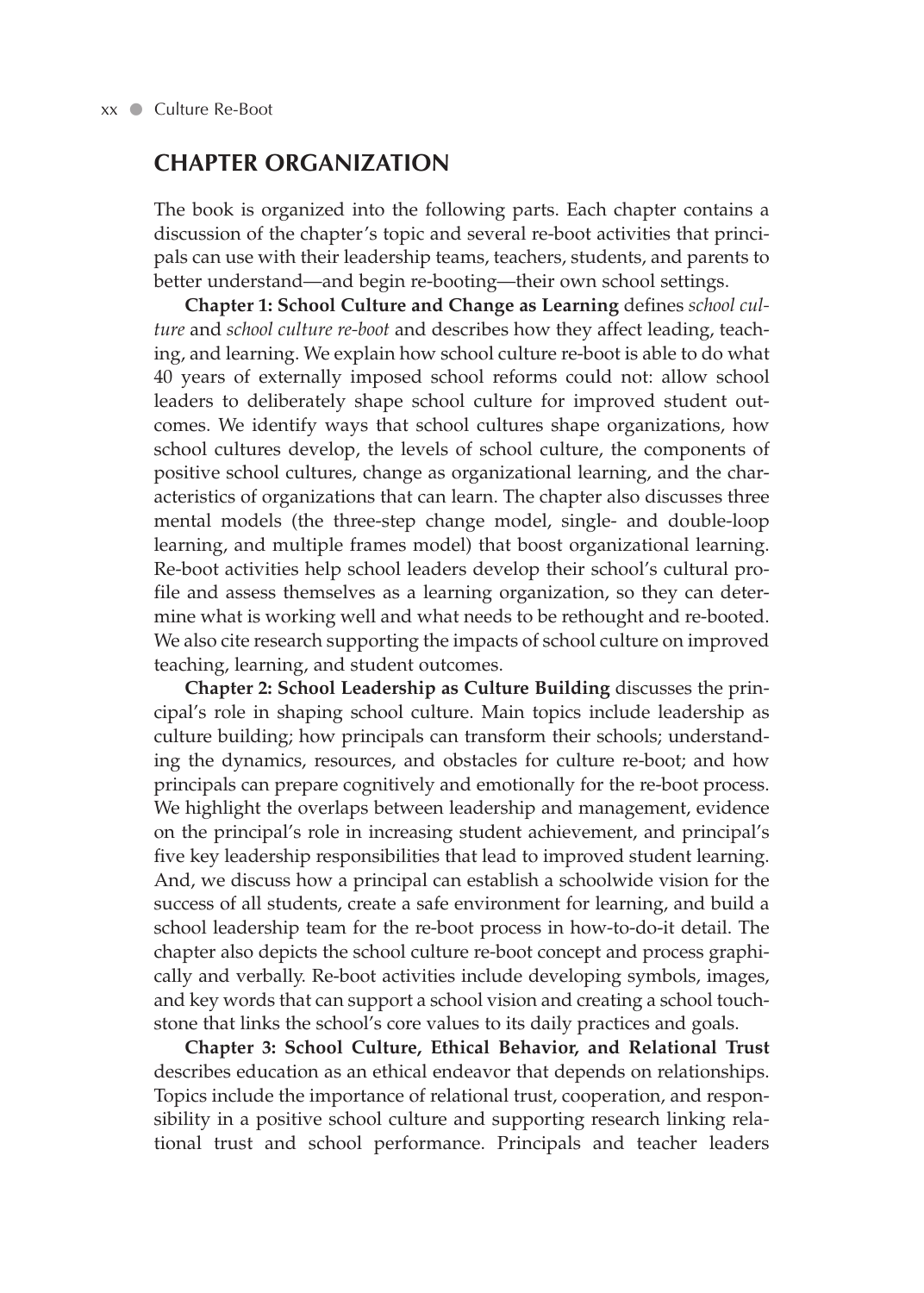consider the ways and extent to which their schools are fulfilling their moral dimensions, consider examples of behaviors that build—or discourage relational trust, and assess their schools' cultures on trust-promoting behaviors. Team members also generate feedback for each other on how well each individual is communicating the varied aspects of trust and reflect on incidents of insensitivity and broken trust in their schools and how they were repaired.

**Chapter 4: Developing Professional Capacity for Shared Influence**  looks at capacity building for teaching effectiveness and teacher leadership. The chapter discusses instructional capacity and the contemporary factors that increase expectations for effective teaching (such as 21st-century skills, the Common Core State Standards, and the New Teacher Assessment and Support Consortium Standards) and identifies and describes the school culture factors that affect the development of professional capacity. We also note professional learning communities' (PLCs) features and practices—and the school culture elements that support them. Re-boot activities include assessing the school's capacity for 21st-century teaching, identifying areas for instructional improvement, and identifying potential teacher leaders.

**Chapter 5: Establishing a Student-Centered Learning Culture** describes a student-centered learning environment and the factors that create and sustain it. The chapter discusses how the following topics holding high teacher expectations for each student's learning, creating a safe and orderly learning environment, providing academic press and academic and social supports, fostering caring and respectful relationships, and providing supportive peer norms—can promote student attendance, learning, achievement, and positive behaviors. We also address ways to build student resilience. Re-boot activities ask teachers and principals to describe what each of these factors looks like if practiced effectively in a school and has them assess the extent to which their school currently supports each factor.

**Chapter 6: Promoting and Creating Strong Parent–Community Ties** discusses the challenges and benefits of educators working effectively with parents and communities to promote student learning. Chapter topics include the importance of mutual respect and engagement among schools, families, and communities if students are to learn and achieve well; the concept of *cultural competence* and how it can improve teachers' relations with diverse students and parents; the varied roles available for parents to engage with schools; strategies for increasing and strengthening parent– community involvement; the importance of resilience and social capital on student learning; and the research on family involvement and student achievement. Re-boot activities ask team members to identify and discuss